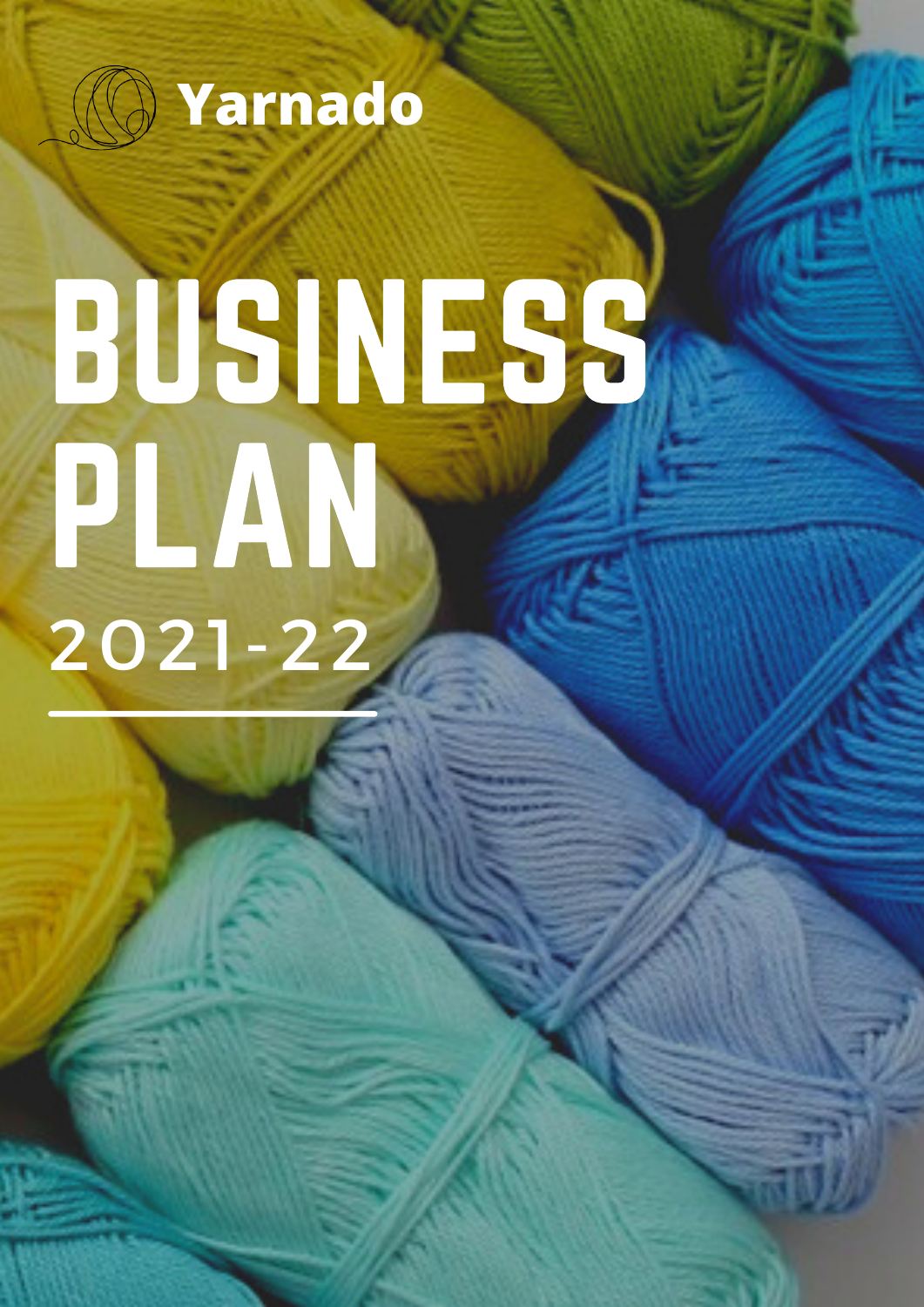

crochetrific.

## **TABLE OF CONTENTS:**

| <b>Executive Summary</b>    |                          |
|-----------------------------|--------------------------|
| <b>Business Description</b> | $\mathcal{P}$            |
| <b>Competitor Analysis</b>  | $\overline{\mathcal{S}}$ |
| <b>SWOT Analysis</b>        |                          |

Location. Angeles City, Pampanga, Philippines

Email. carissaguintu@gmail.com Web. www.yarnado.com



 $\sim$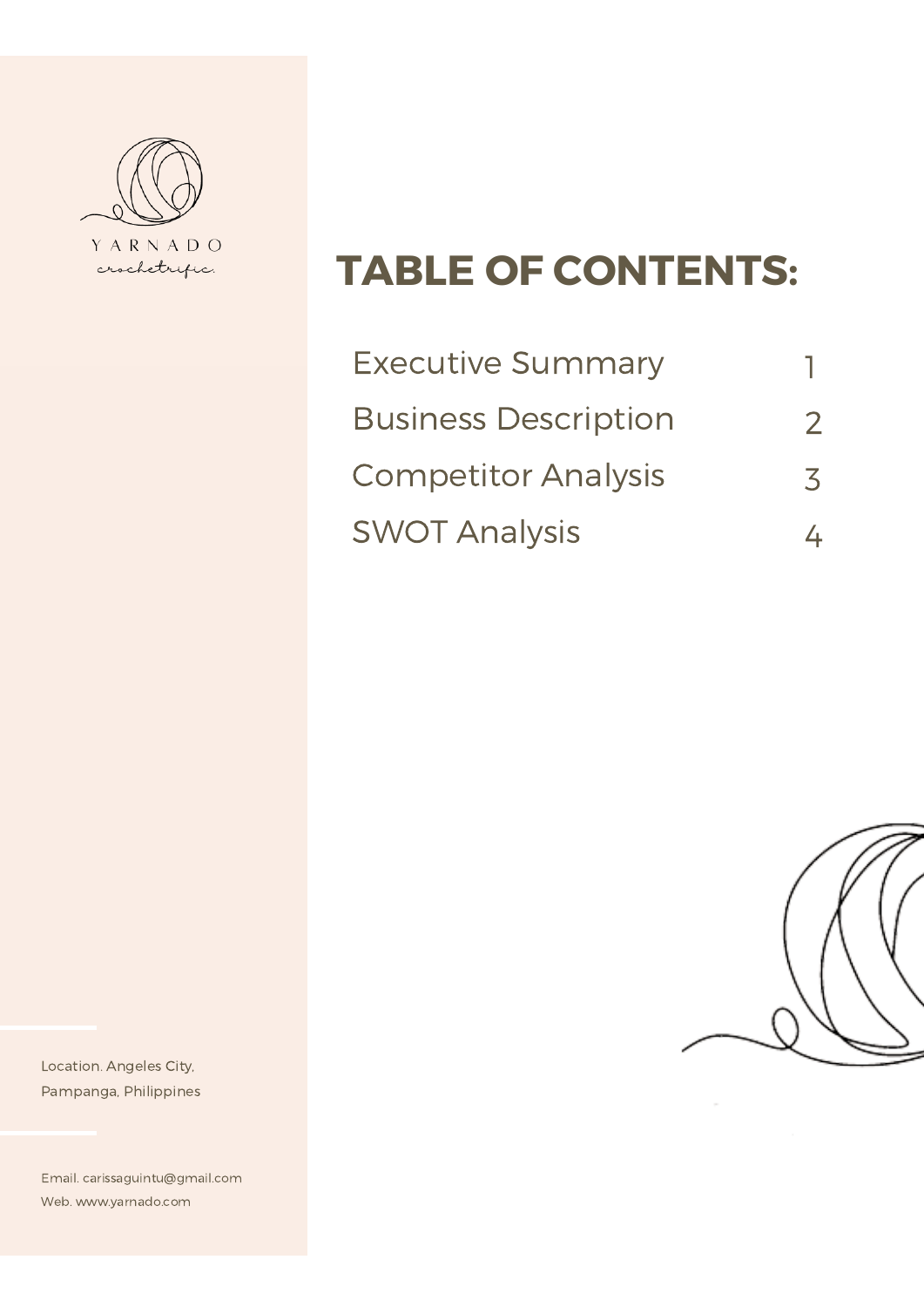

crochetrific.

## **EXECUTIVE SUMMARY**

Yarnado is a business dedicated to providing the best quality crochet stuffed toys to children and adults alike, created by Carissa Guintu, a high school student with a passion for crafts. . Each crochet item is hand-crafted with love and care and is further evaluated to guarantee only the best for our customers. Like our vision statements say, we aim "to create high-quality products for a low price."

As of now, there are five main designs, which are: a cow, a frog, a turtle, a dinosaur, and an octopus. Each pattern is made with velvet chenille yarn, a soft and fluffy yarn that is perfect for cuddling. They are all relatively small, the smallest being the cow, only as big as a palm. On the other hand, the biggest one is the octopus that can still fit in a hand, but its tentacles might get in the way. As the business grows, the selection choice will expand as well.

The market Yarnado is targeting is children. We can get sales through focusing advertising to parents and people looking for gifts. By giving customers more options

Our products differ from others because each stuffed toy comes with a special card that shows their name, likes, and hobbies. Some cards will have special messages that will "tell a secret" to the buyer. This can create a bond between the child and the stuffed toy. By creating exclusivity with the "special card", it will also encourage children to want to buy and collect more.

Location. Angeles City, Pampanga, Philippines

Email. carissaguintu@gmail.com Web. www.yarnado.com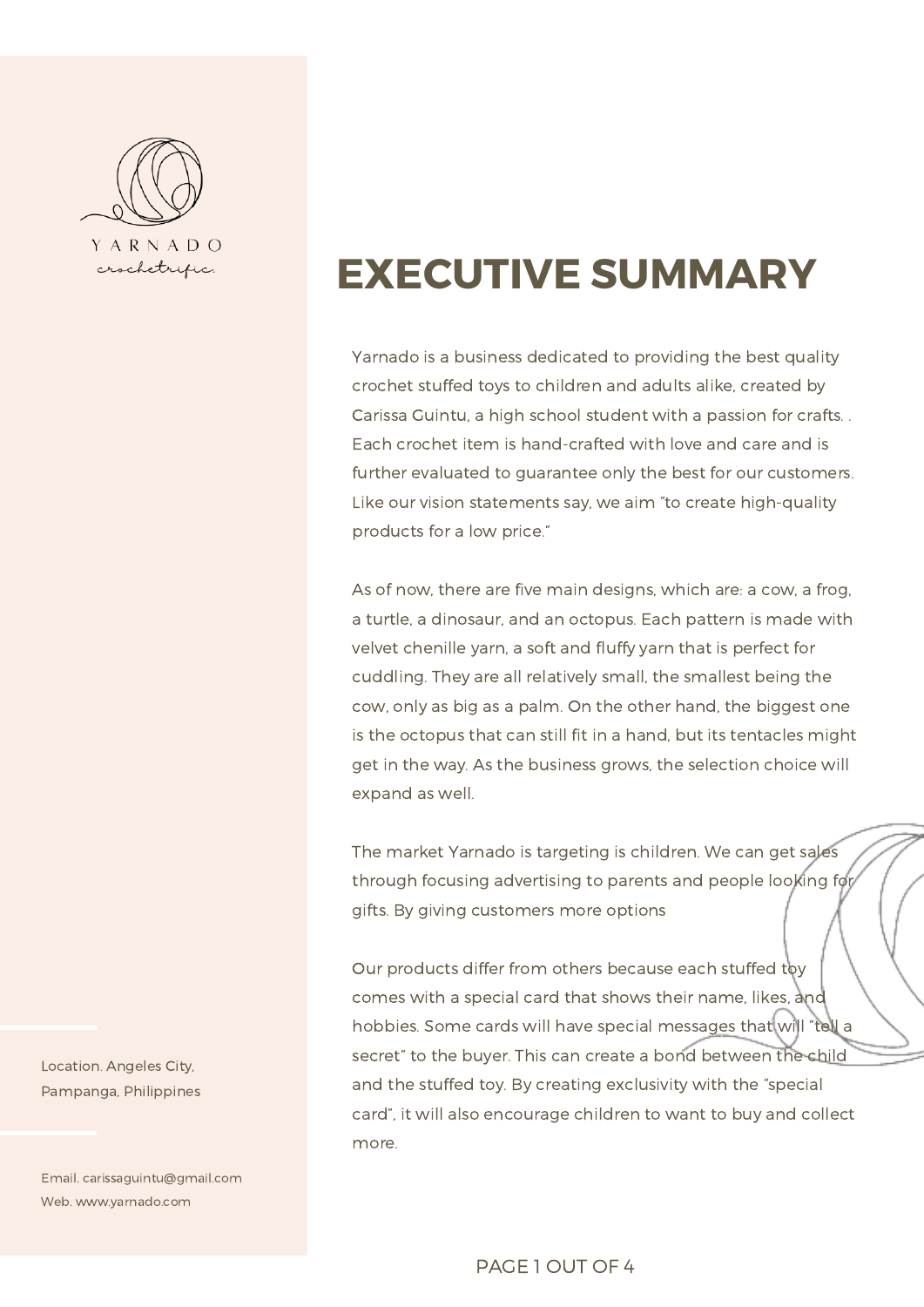

#### crochetrific.

## **BUSINESS DESCRIPTION**

Yarndao is an online business that makes and sells crochet items based in Angeles City, Philippines. This business is run by Carissa Guintu, a student in high school, constituted as a sole proprietorship. Yarnado acknowledges the want for affordable, high-quality gifts for people of all ages. Yarnado will offer a variety of choices to suit the needs of different people.

The business hopes to keep customers happy and keep them buying their products. To achieve this goal, Yarnado plans to keep an updated catalog to choose from.

#### **VISION STATEMENT**

To create high-quality products for a low price.

#### **MISSION STATEMENT**

Help people find the perfect gift for any occasion.



Email. carissaguintu@gmail.com Web. www.yarnado.com

PAGE 2 OUT OF 4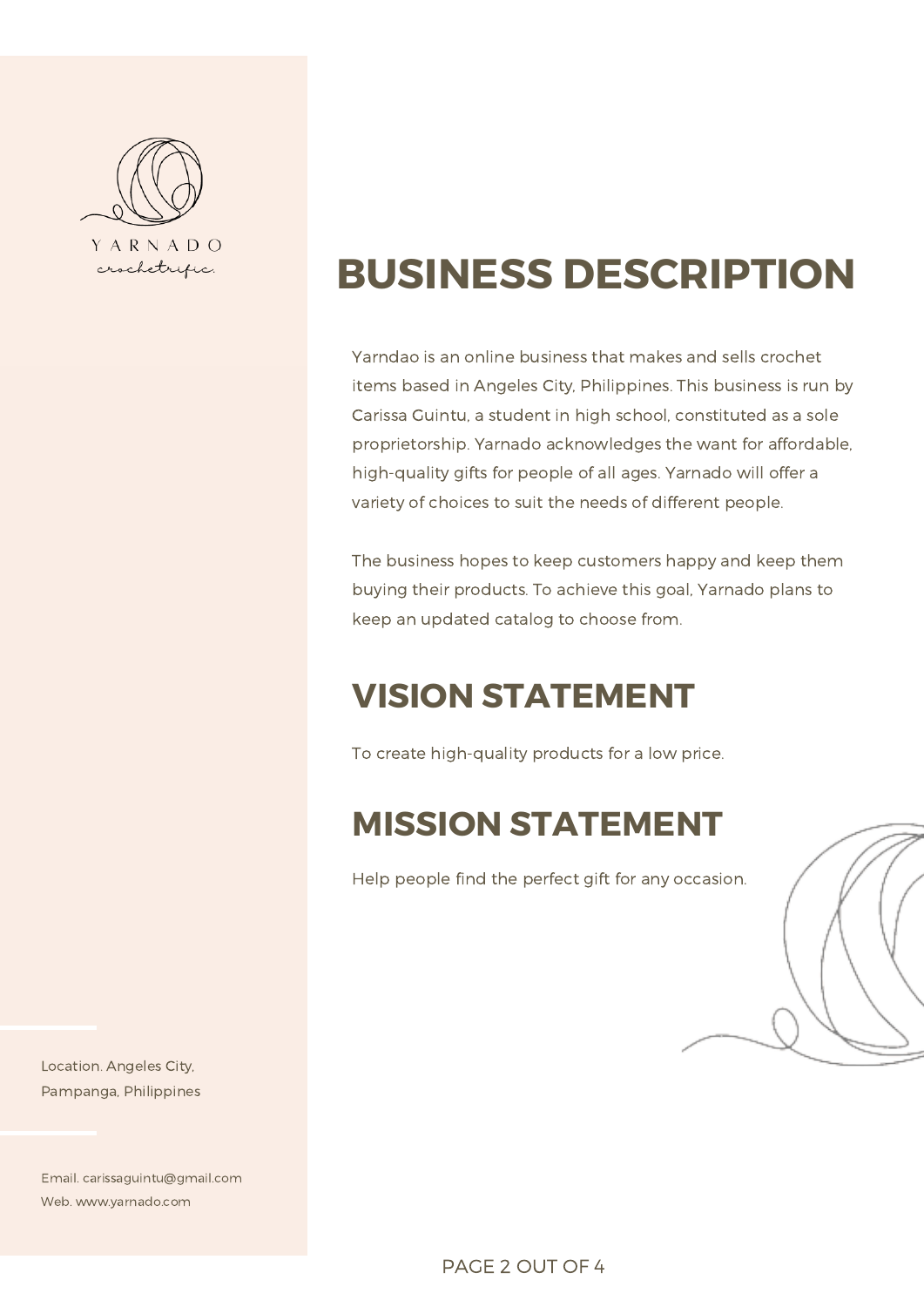

#### **COMPETITOR ANALYSIS**

|                     | Competitor 1-<br>SoftToysbyDaria                                                                                        | Competitor 2-<br>Crochetbyhollyk                                                                               | Competitor 3-<br>SleepyfoxTreasures                                                                                                                               |
|---------------------|-------------------------------------------------------------------------------------------------------------------------|----------------------------------------------------------------------------------------------------------------|-------------------------------------------------------------------------------------------------------------------------------------------------------------------|
|                     | https://www.etsy.com/<br>shop/SoftToysbyDari<br>a?ref=simple-shop-h<br>eader-name&listing<br>d=999500103                | https://www.etsy.com/<br>shop/Crochetbyhollyk<br>?ref=simple-shop-he<br>ader-name&listing id<br>$= 1099576453$ | https://www.etsy.com/<br>shop/SleepyfoxTreas<br>ures?ref=simple-shop<br>-header-name&listing<br>id=1068406544                                                     |
| Overview            | SoftToysbyDaria is a<br>small business that<br>sells hand-made,<br>crochet stuffed<br>animals and toys for<br>children. | Crochetbyhollyk is a<br>crochet business<br>based in the UK.                                                   | SleepyfoxTreasures<br>is a shop that sells<br>handmade items and<br>patterns.                                                                                     |
| Target customers    | Children                                                                                                                | People looking for<br>gifts                                                                                    | People looking for<br>gifts                                                                                                                                       |
| Pricing of products | For smaller items,<br>they average PHP<br>700. However, the<br>harder-to-make items<br>can go up to PHP<br>2.000.       | The small items cost<br>around PHP 500. The<br>bigger items can go<br>even up to PHP<br>3,000.                 | The patterns cost<br>around PHP 200<br>each. The actual<br>crochet items, even if<br>they are small cost<br>much more, around<br>PHP 1,000- PHP<br>2,000 for one. |
| Strengths           | Ships on time, has a<br>lot of 5-star reviews.<br>can request for<br>customs.                                           | Has social media to<br>spread awareness.<br>Easy to make<br>designs                                            | Has nice designs<br>High-quality products                                                                                                                         |
| Weaknesses          | It can take a while to<br>ship due to the many<br>different patterns and<br>orders.<br>Does not have social<br>media.   | Prices are kind of<br>high compared to<br>other shops.                                                         | The handmade<br>stuffed animals are<br>very expensive.                                                                                                            |